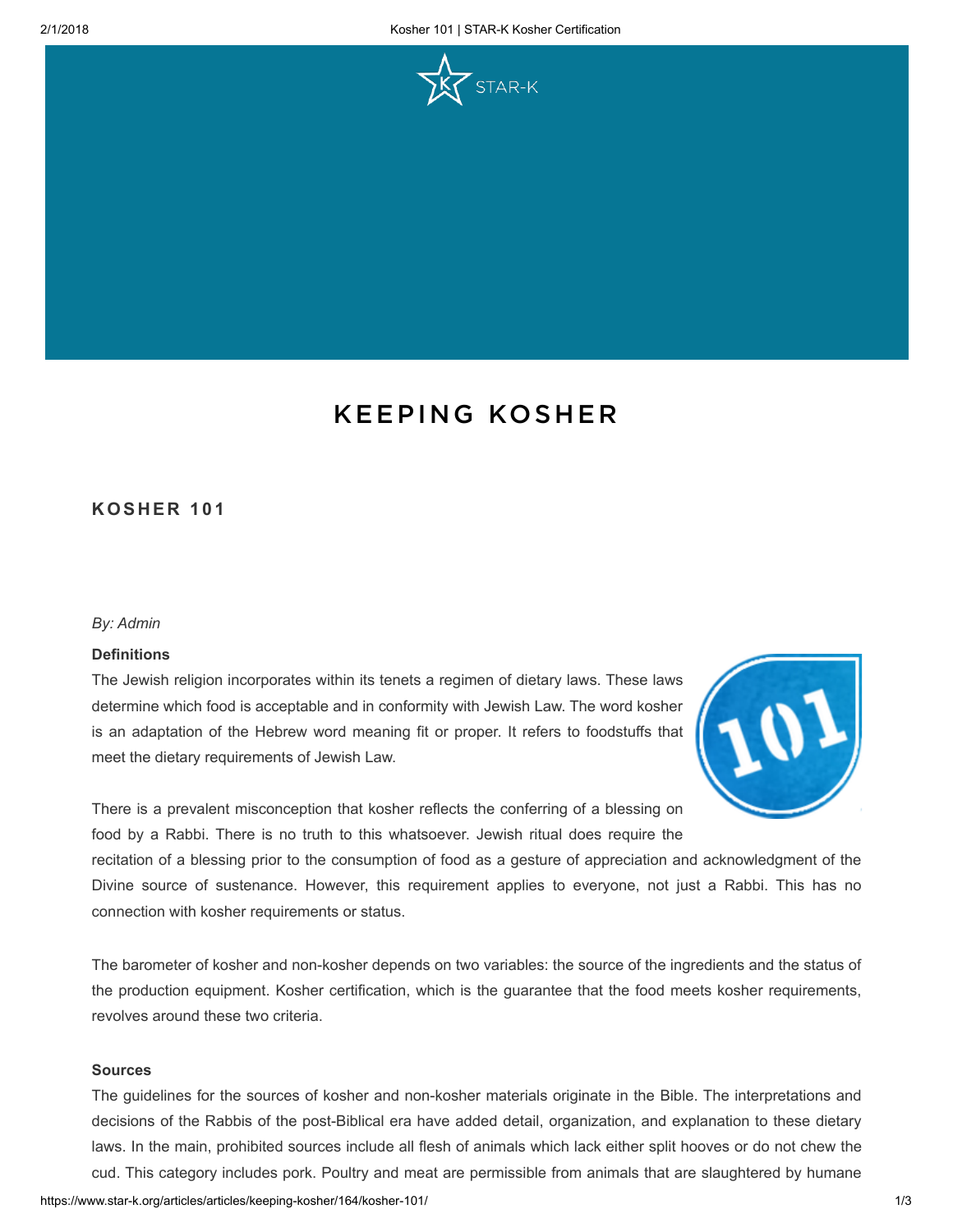#### 2/1/2018 Kosher 101 | STAR-K Kosher Certification

methods dictated by Jewish Law and carried out by specially trained ritual slaughterers. The only types of fish permitted are those that have both fins and scales. This requirement would exclude seafood such as shrimp and lobster.

All natural grape derivatives have special kosher considerations. Since wine has sacramental significance in Jewish ritual, the Rabbis enacted laws regarding its acceptability and use. All natural grape products must come from grape juice that has been supervised from start to finish. Only these grape products can be certified and approved as kosher.

Cheese products such as Cheddar, Muenster, Swiss, and the like, can be certified kosher only if produced under constant supervision. It is common practice for cheese manufacturers to use rennet derived from non-kosher sources as a coagulant. Kosher cheese must be produced with kosher microbial coagulants to satisfy kosher requirements. For this reason, supervision of kosher cheese production was made a standard prerequisite.

Products of fruit and vegetable derivation are approved for kosher use, providing there is no insect infestation.

Agricultural products coming from Israel have unique kosher requirements and are only acceptable when under Rabbinical supervision.

#### Equipment

1. Equipment used to manufacture products containing non-kosher ingredients may acquire non-kosher status. Thus, production that takes place after non-kosher production is completed can be rendered non-kosher by virtue of the equipment used, even if the ingredients are kosher.

2. Non-kosher equipment can be restored to a kosher mode by a variety of ways, usually depending upon the way in which the non-kosher product was produced. This process is referred to as Kosherization. Usage of a nonkosher product in conjunction with liquid, e.g. a non-kosher soup, requires treating the kettle with boiling water to restore its kosher status. Non-kosher products that were produced where there is no liquid cooking medium, i.e. an oven band, require a different technique. This equipment must be treated by high heat in order to restore its kosher status.

#### Parve and Dairy

These terms relate to the status of kosher food. Pareve is a Hebrew word meaning neutral. It indicates that the product does not contain any derivatives of poultry, meat, or dairy ingredients. The reason for these designations is based on one of the central pillars of dietary laws that does not allow for the combining of meat and milk. Therefore, a pareve product may be eaten with either a meat, poultry, or dairy meal. The designation Dairy indicates that it may not be included in a meat or poultry meal. Similarly, a designation of Pareve indicates all-over acceptability within the scope of any meal. Examples of these products that must bear the Dairy designation are as follows:

- Ice Cream
- Cookies or crackers containing whey or milk powder